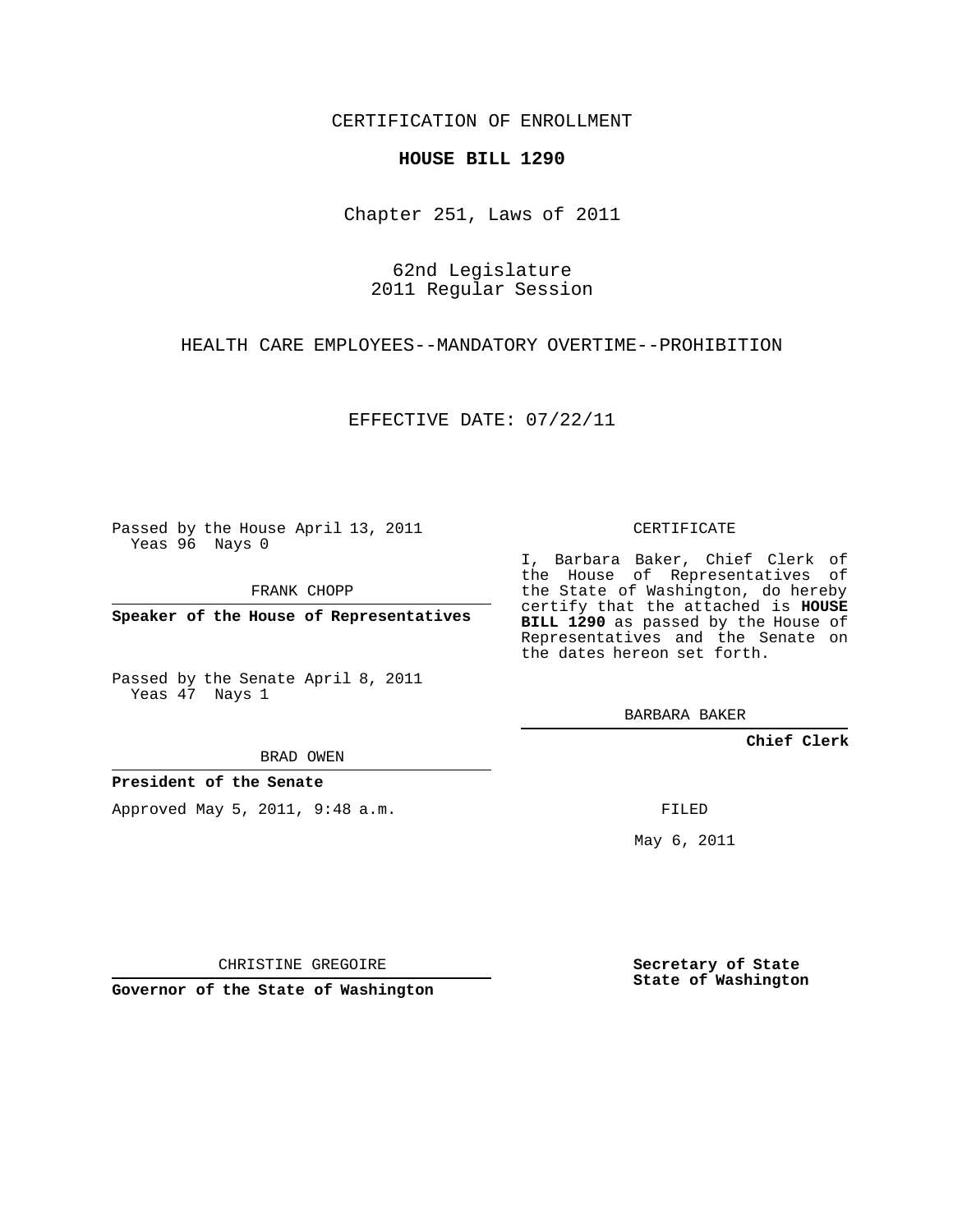## **HOUSE BILL 1290** \_\_\_\_\_\_\_\_\_\_\_\_\_\_\_\_\_\_\_\_\_\_\_\_\_\_\_\_\_\_\_\_\_\_\_\_\_\_\_\_\_\_\_\_\_

\_\_\_\_\_\_\_\_\_\_\_\_\_\_\_\_\_\_\_\_\_\_\_\_\_\_\_\_\_\_\_\_\_\_\_\_\_\_\_\_\_\_\_\_\_

## AS AMENDED BY THE SENATE

Passed Legislature - 2011 Regular Session

**State of Washington 62nd Legislature 2011 Regular Session By** Representatives Green, Cody, Van De Wege, Sells, Kenney, and Reykdal Read first time 01/18/11. Referred to Committee on Labor & Workforce Development.

 1 AN ACT Relating to the prohibition on mandatory overtime for 2 certain health care employees; amending RCW 49.28.130; and creating a 3 new section.

4 BE IT ENACTED BY THE LEGISLATURE OF THE STATE OF WASHINGTON:

 5 **Sec. 1.** RCW 49.28.130 and 2002 c 112 s 2 are each amended to read 6 as follows:

 7 The definitions in this section apply throughout this section and 8 RCW 49.28.140 and 49.28.150 unless the context clearly requires 9 otherwise.

 (1) "Employee" means a licensed practical nurse or a registered nurse licensed under chapter 18.79 RCW employed by a health care facility who is involved in direct patient care activities or clinical services and receives an hourly wage.

 (2) "Employer" means an individual, partnership, association, 15 corporation, the state ((institution)), a political subdivision of the state, or person or group of persons, acting directly or indirectly in the interest of a health care facility.

18 (3)(a) "Health care facility" means the following facilities, or 19 any part of the facility, including such facilities if owned and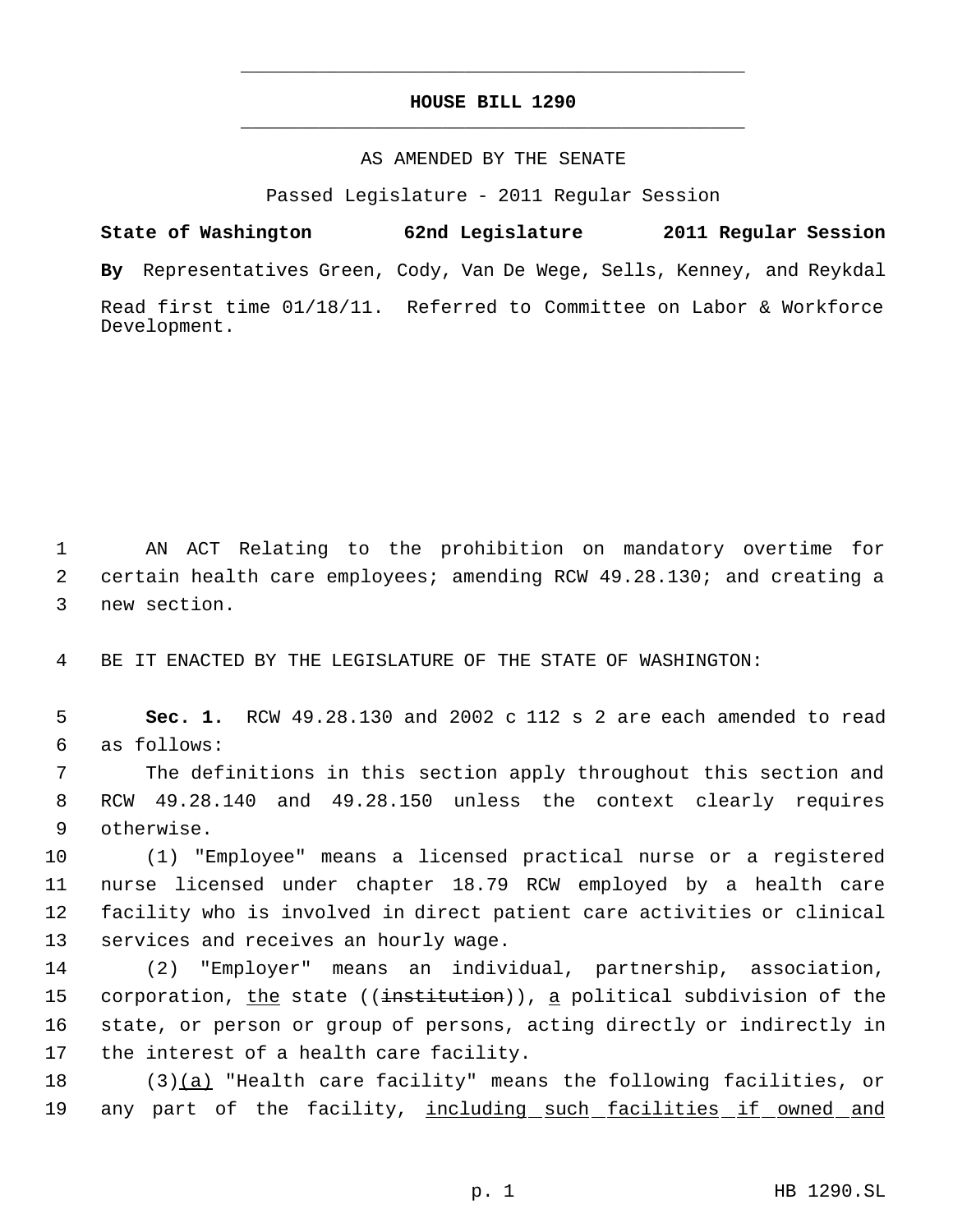1 operated by a political subdivision or instrumentality of the state, 2 that operate( $(\theta)$ ) on a twenty-four hours per day, seven days per week basis:

4 (i) Hospices licensed under chapter 70.127 RCW( $(\frac{1}{1})$ ):

5 (ii) Hospitals licensed under chapter 70.41 RCW( $(\tau)$ ):

6 (iii) Rural health care facilities as defined in RCW 70.175.020( $(\frac{1}{f})$ and));

8 (iv) Psychiatric hospitals licensed under chapter 71.12 RCW(( $\frac{1}{f}$  and  $int$  includes  $-$  such  $-$  facilities  $-$  if  $-$  owned  $-$  and  $-$  operated  $-$  by  $-$  a  $-$  political 10 subdivision or instrumentality of the state) ; or

 (v) Facilities owned and operated by the department of corrections 12 or by a governing unit as defined in RCW 70.48.020 in a correctional 13 institution as defined in RCW 9.94.049 that provide health care services to inmates as defined in RCW 72.09.015.

 (b) If a nursing home regulated under chapter 18.51 RCW or a home health agency regulated under chapter 70.127 RCW is operating under the license of a health care facility, the nursing home or home health agency is considered part of the health care facility for the purposes of this subsection.

 (4) "Overtime" means the hours worked in excess of an agreed upon, predetermined, regularly scheduled shift within a twenty-four hour period not to exceed twelve hours in a twenty-four hour period or eighty hours in a consecutive fourteen-day period.

 (5) "On-call time" means time spent by an employee who is not working on the premises of the place of employment but who is compensated for availability or who, as a condition of employment, has agreed to be available to return to the premises of the place of employment on short notice if the need arises.

 (6) "Reasonable efforts" means that the employer, to the extent reasonably possible, does all of the following but is unable to obtain staffing coverage:

 (a) Seeks individuals to volunteer to work extra time from all available qualified staff who are working;

 (b) Contacts qualified employees who have made themselves available to work extra time;

(c) Seeks the use of per diem staff; and

(d) Seeks personnel from a contracted temporary agency when such